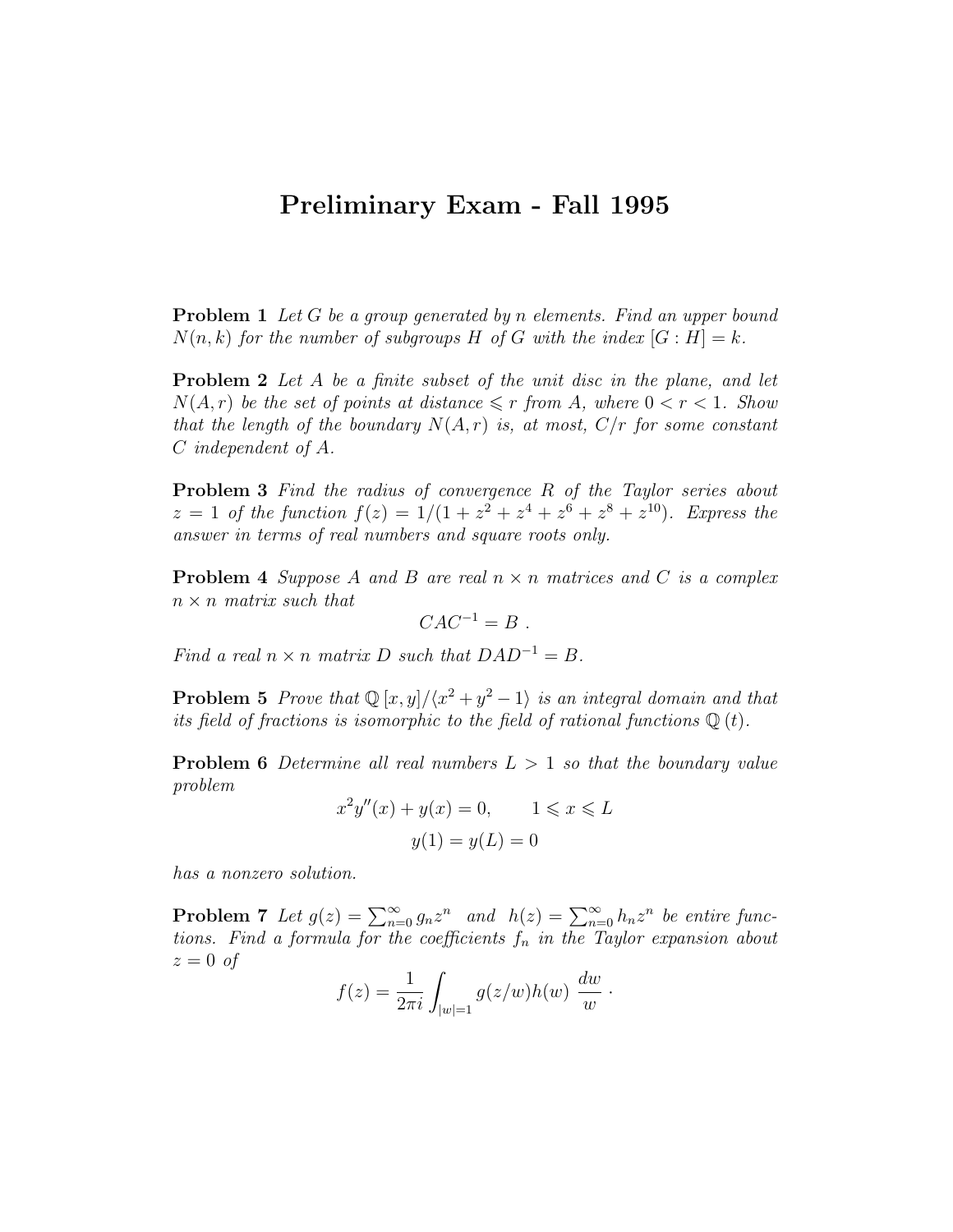**Problem 8** Show that an  $n \times n$  matrix of complex numbers A satisfying

$$
|a_{ii}| > \sum_{j \neq i} |a_{ij}|
$$

for  $1 \leq i \leq n$  must be invertible.

**Problem 9** Let  $x_1$  be a real number,  $0 < x_1 < 1$ , and define a sequence by  $x_{n+1} = x_n - x_n^{n+1}$ . Show that  $\liminf_{n \to \infty} x_n > 0$ .

**Problem 10** Let **F** be a field and  $\mathbf{F}^*$  be the multiplicative group of nonzero elements. Let G be a subgroup of  $\mathbf{F}^*$  of finite order n. Show that G is cyclic.

**Problem 11** Let  $f(z) = u(z) + iv(z)$  be holomorphic on  $|z| < 1$ , u and v real. Show that

$$
\int_0^{2\pi} u(re^{i\theta})^2 d\theta = \int_0^{2\pi} v(re^{i\theta})^2 d\theta
$$

for  $0 < r < 1$  if  $u(0)^2 = v(0)^2$ .

**Problem 12** Let f and f' be continuous on  $[0, \infty)$  and  $f(x) = 0$  for  $x \geq 0$  $10^{10}$ . Show that

$$
\int_0^\infty f(x)^2 dx \leq 2\sqrt{\int_0^\infty x^2 f(x)^2 dx} \sqrt{\int_0^\infty f'(x)^2 dx} .
$$

Problem 13 Show that

$$
(1+z+z^2+\cdots+z^9)(1+z^{10}+z^{20}+\cdots+z^{90})(1+z^{100}+z^{200}+\cdots+z^{900})\cdots=\frac{1}{1-z}
$$

for  $|z| < 1$ .

**Problem 14** Let  $f(x) \in \mathbb{Q}[x]$  be a polynomial with rationalcoefficients. Show that there is  $a g(x) \in \mathbb{Q}[x], g \neq 0$ , such that  $f(x)g(x) = a_2x^2 + a_3x^3 + a_4x^2 + a_5x^4$  $a_5x^5 + \cdots + a_px^p$  is a polynomial in which only prime exponents appear.

**Problem 15** Let  $f : \mathbb{R} \to \mathbb{R}$  be a  $C^{\infty}$  function. Assume that  $f(x)$  has a local minimum at  $x = 0$ . Prove there is a disc centered on the y axis which lies above the graph of f and touches the graph at  $(0, f(0))$ .